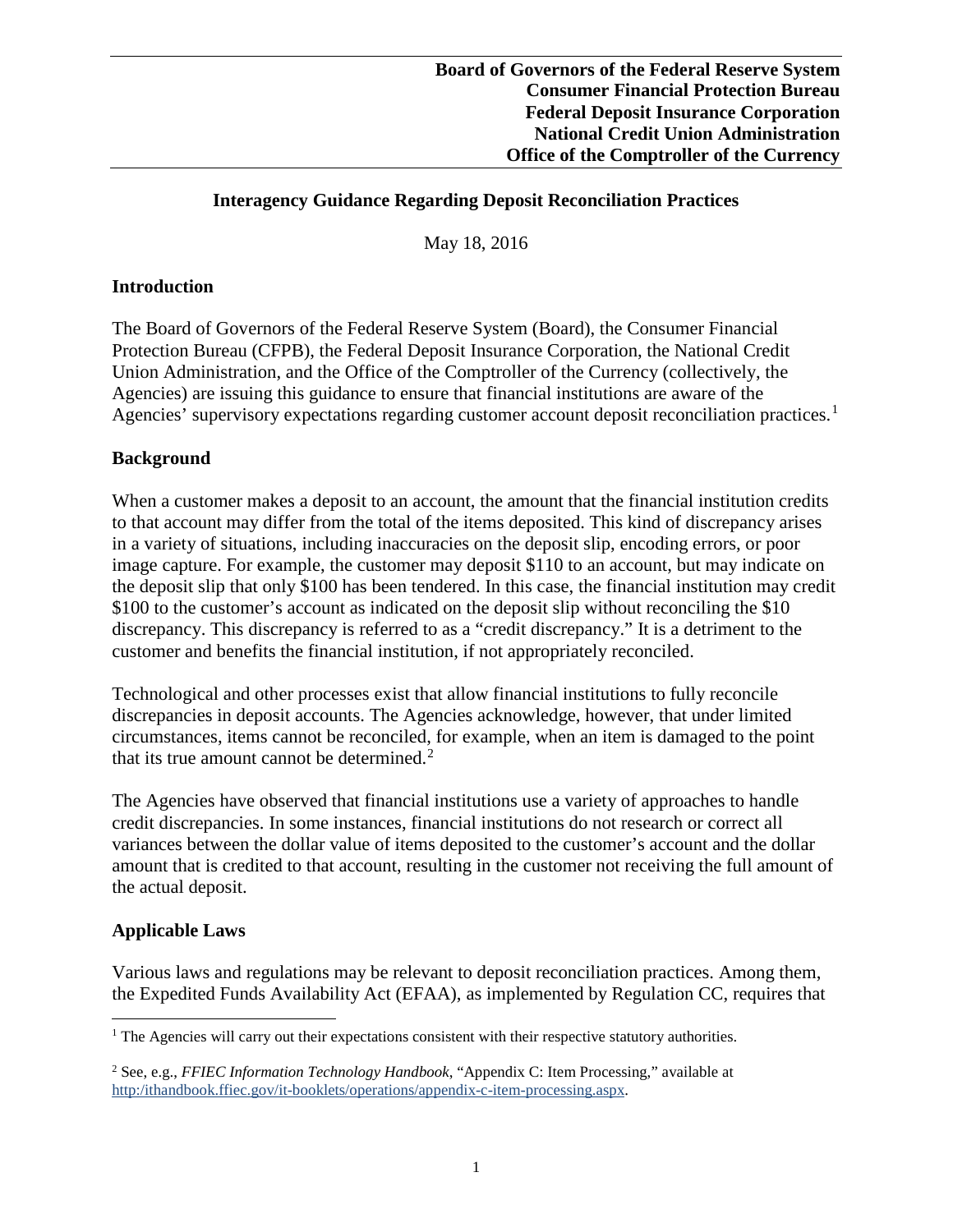financial institutions make funds deposited in a transaction account<sup>[3](#page-1-0)</sup> available for withdrawal within prescribed time limits. Financial institutions' policies or practices that do not appropriately reconcile credit discrepancies within the prescribed time frames may raise Regulation CC concerns if such discrepancies leave customers without timely access to the correct amount of funds.<sup>[4](#page-1-1)</sup> Failure to comply with the funds availability requirements in the EFAA and Regulation CC may subject the financial institution to civil liability<sup>[5](#page-1-2)</sup> and possible action by the appropriate Agency.

Further, Section 5 of the Federal Trade Commission Act (FTC Act) prohibits a financial institution from engaging in unfair or deceptive acts or practices. In addition, Sections 1031 and 1036 of the Dodd-Frank Wall Street Reform and Consumer Protection Act (Dodd-Frank Act) prohibit unfair, deceptive, or abusive acts or practices.<sup>[6](#page-1-3)</sup> A financial institution's deposit reconciliation practices for transaction and non-transaction accounts may, depending on the facts and circumstances, violate the FTC Act or Dodd-Frank Act when practices result in credit discrepancies.

# **Supervisory Expectations**

 $\overline{\phantom{a}}$ 

The Agencies expect financial institutions to adopt deposit reconciliation policies and practices that are designed to avoid or reconcile discrepancies, or designed to resolve discrepancies such that customers are not disadvantaged. Financial institutions are expected to effectively manage their deposit reconciliation practices to comply with Regulation CC and other applicable laws or regulations and to prevent potential harm to their customers. Information provided to customers

<span id="page-1-0"></span><sup>&</sup>lt;sup>3</sup> The EFAA applies to an account that is a "demand deposit account or other similar transaction account at a depository institution" (12 USC 4001(1)). The Board's Regulation CC defines "account" as a "deposit" that is a "transaction account," as those terms are defined in the Board's Regulation D  $(12 \text{ CFR } 229.2(a)(1),$ 12 CFR 204.2(a)(1)(i) and 204.2(e)). Transaction accounts include accounts at a bank or credit union from which the account holder is permitted to make transfers or withdrawals by negotiable or transferable instrument, payment order of withdrawal (NOW), telephone transfer, electronic payment, or other similar means for the purpose of making payments or transfers to third persons or others. Transaction accounts also include accounts at a bank or credit union from which the account holder may make third-party payments at an automated teller machine, remote service unit, or other electronic device, including by debit card, but the term does not include savings deposits as defined in Regulation D (12 CFR 204.2(d)), even though such accounts permit third-party transfers. For example, transaction accounts include demand deposit, NOW, share draft, and automatic transfer accounts. The EFAA applies to all transaction accounts, including non-consumer transaction accounts.

<span id="page-1-1"></span><sup>4</sup> The EFAA also requires that a depository institution provide customers with (1) a disclosure describing its funds availability policy, reflecting the policy followed by the bank or credit union in most cases, and (2) a notice stating when funds will be available for withdrawal, if availability of funds from a particular deposit will be delayed in relation to the disclosed policy (12 USC 4003-4004).

<span id="page-1-2"></span><sup>&</sup>lt;sup>5</sup> See 12 USC 4009-4010. A depository institution is not liable for "bona fide errors" (12 USC 4010(c)). To avail itself of this liability protection, an institution must demonstrate by a preponderance of the evidence that a violation was not intentional and resulted from a bona fide error, notwithstanding the maintenance of procedures reasonably adapted to avoid any such error.

<span id="page-1-3"></span> $6$  For relevant statutory prohibitions, see 15 USC 45(a)(1) (unfair or deceptive acts or practices) and 12 USC 5531 and 5536 (unfair, deceptive, or abusive acts or practices). For the Agencies' relevant enforcement authorities, see 12 USC 1786(e), 1786(k)(2), 1818(b), 1818(i)(2), 5531, 5536, and 5561-5566. The CFPB's rulemaking authority with respect to unfair, deceptive, or abusive acts or practices is found at 12 USC 5531(b).